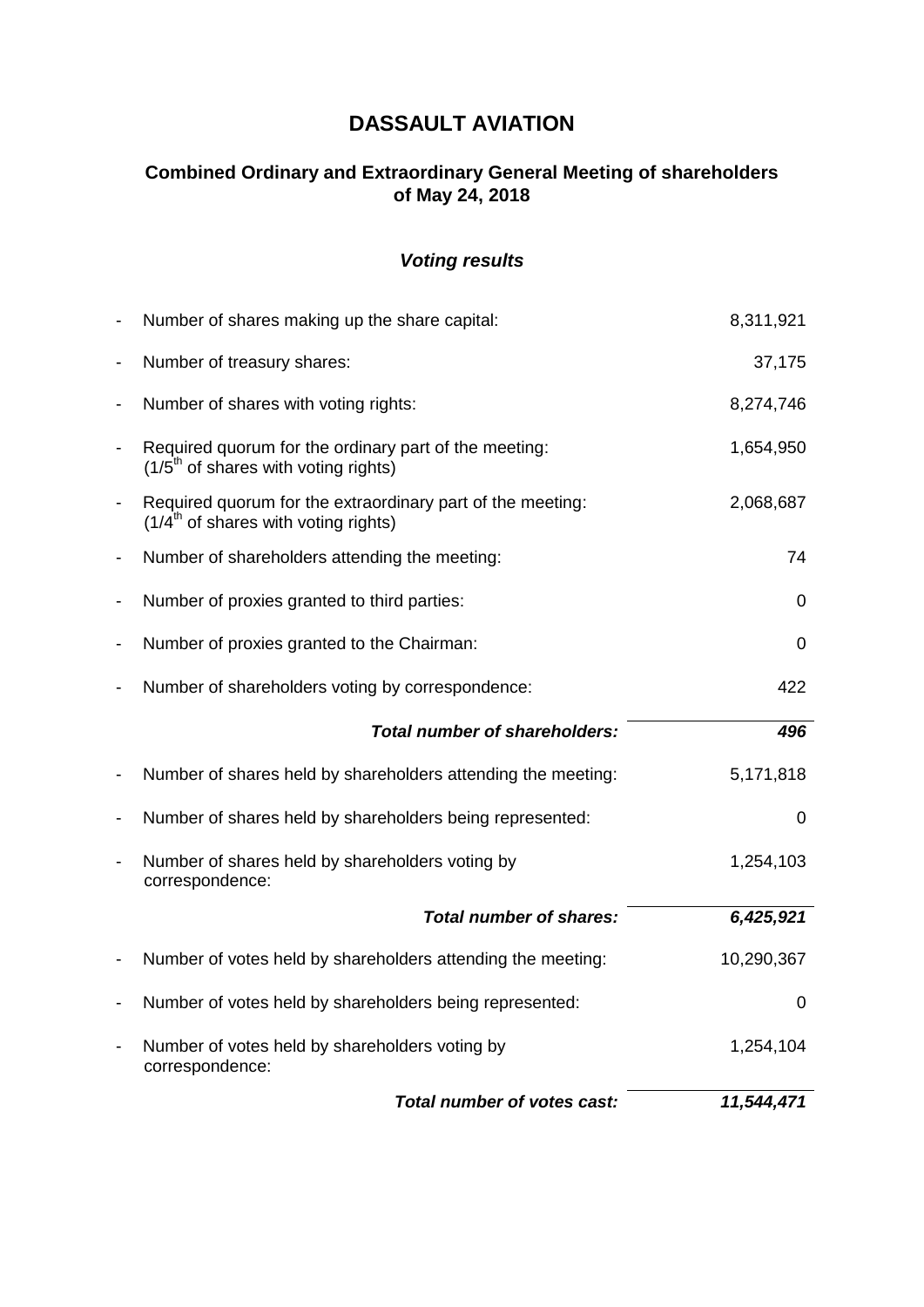- Voting results:

# - *First resolution (Approval of the parent company financial statements for 2017):*

Total number of cast votes: 11,544,471 votes, i.e. 86.17% of the 13,396,569 votes attached to the 8,274,746 shares with voting rights Number of votes for: 11,533,637 votes, i.e. 99.91% of cast votes Number of votes against or abstentions: 10,834

# - *Second resolution (Approval of the consolidated financial statements for 2017):*

Total number of cast votes: 11,544,471 votes, i.e. 86.17% of the 13,396,569 votes attached to the 8,274,746 shares with voting rights Number of votes for: 11,528,464 votes, i.e. 99.86% of cast votes Number of votes against or abstentions: 16,007

# - *Third resolution (Allocation and distribution of the net income of the Parent Company):*

Total number of cast votes: 11,544,471 votes, i.e. 86.17% of the 13,396,569 votes attached to the 8,274,746 shares with voting rights Number of votes for: 11,544,471 votes, i.e. 100.00% of cast votes Number of votes against or abstentions: 0

# - *Fourth resolution (Option for payment of the dividend in shares):*

Total number of cast votes: 11,544,471 votes, i.e. 86.17% of the 13,396,569 votes attached to the 8,274,746 shares with voting rights Number of votes for: 11,542,298 votes, i.e. 99.98% of cast votes Number of votes against or abstentions: 2,173

# - *Fifth resolution (Approval of the elements of compensation due or attributed for fiscal year 2017 to Mr. Éric Trappier, Chairman and Chief Executive Officer):*

Total number of cast votes: 11,542,664 votes, i.e. 86.17% of the 13,394,762 votes attached to the 8,272,964 shares with voting rights (Mr. Éric Trappier, having interest, holding 1,807 votes, did not take part in the vote) Number of votes for: 10,940,596 votes, i.e. 94.78% of cast votes Number of votes against or abstentions: 602,068

# - *Sixth resolution (Approval of the elements of compensation due and attributed for fiscal year 2017 to Mr. Loïk Segalen, Chief Operating Officer):*

Total number of cast votes: 11,542,890 votes, i.e. 86.17% of the 13,394,988 votes attached to the 8,273,165 shares with voting rights (Mr. Loïk Segalen, having interest, holding 1,581 votes, did not take part in the vote) Number of votes for: 10,940,822 votes, i.e. 94.78% of cast votes Number of votes against or abstentions: 602,068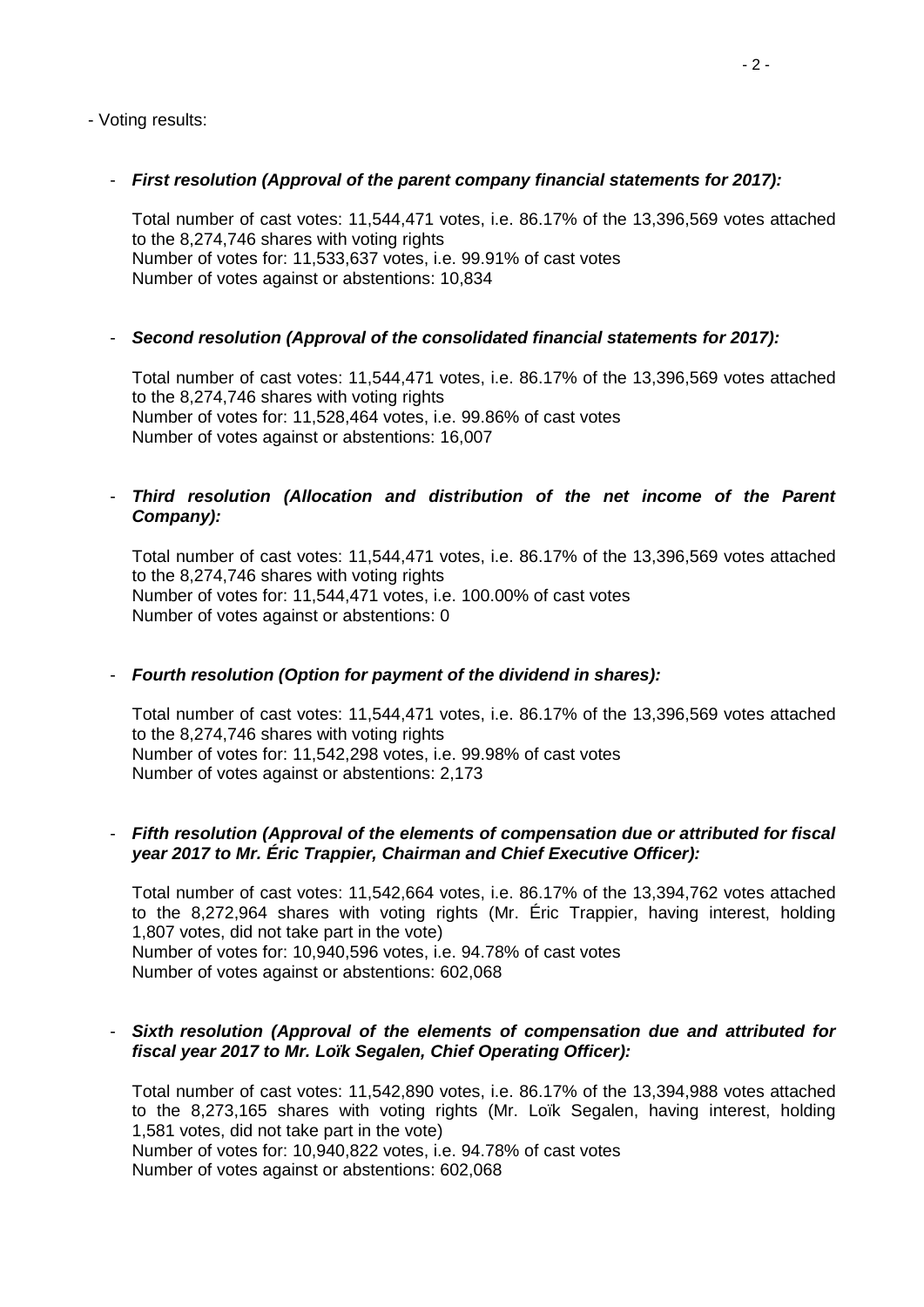#### - *Seventh resolution (Approval of the 2018 compensation policy for Mr. Éric Trappier, Chairman and Chief Executive Officer):*

Total number of cast votes: 11,542,664 votes, i.e. 86.17% of the 13,394,762 votes attached to the 8,272,964 shares with voting rights (Mr. Éric Trappier, having interest, holding 1,807 votes, did not take part in the vote) Number of votes for: 10,877,654 votes, i.e. 94.24% of cast votes

Number of votes against or abstentions: 665,010

# - *Eighth resolution (Approval of the 2018 compensation policy for Mr. Loïk Segalen, Chief Operating Officer):*

Total number of cast votes: 11,542,890 votes, i.e. 86.17% of the 13,394,988 votes attached to the 8,273,165 shares with voting rights (Mr. Loïk Segalen, having interest, holding 1,581 votes, did not take part in the vote) Number of votes for: 10,877,880 votes, i.e. 94.24% of cast votes Number of votes against or abstentions: 665,010

# - *Ninth resolution (Renewal of term as director of Mrs. Marie-Hélène Habert):*

Total number of cast votes: 11,544,471 votes, i.e. 86.18% of the 13,396,519 votes attached to the 8,274,721 shares with voting rights (Mrs. Marie-Hélène Habert, having interest, holding 50 votes, did not take part in the vote) Number of votes for: 10,826,335 votes, i.e. 93.78% of cast votes Number of votes against or abstentions: 718,136

# - *Tenth resolution (Renewal of term as director of Mr. Henri Proglio):*

Total number of cast votes: 11,544,420 votes, i.e. 86.17% of the 13,396,518 votes attached to the 8,274,720 shares with voting rights (Mr. Henri Proglio, having interest, holding 51 votes, did not take part in the vote) Number of votes for: 10,852,978 votes, i.e. 94.01% of cast votes Number of votes against or abstentions: 691,442

# - *Eleventh resolution (Approval of a regulated agreement relating to the acquisition of land from GIMD):*

Total number of cast votes: 1,258,365 votes, i.e. 40.46% of the 3,110,439 votes attached to the 3,106,998 shares with voting rights (GIMD, Mrs. Marie-Hélène Habert and Catherine Dassault, Messrs. Serge Dassault, Olivier Dassault and Charles Edelstenne, having interest, holding collectively 10,286,130 votes, did not take part in the vote) Number of votes for: 1,188,322 votes, i.e. 94.43% of cast votes Number of votes against or abstentions: 70,043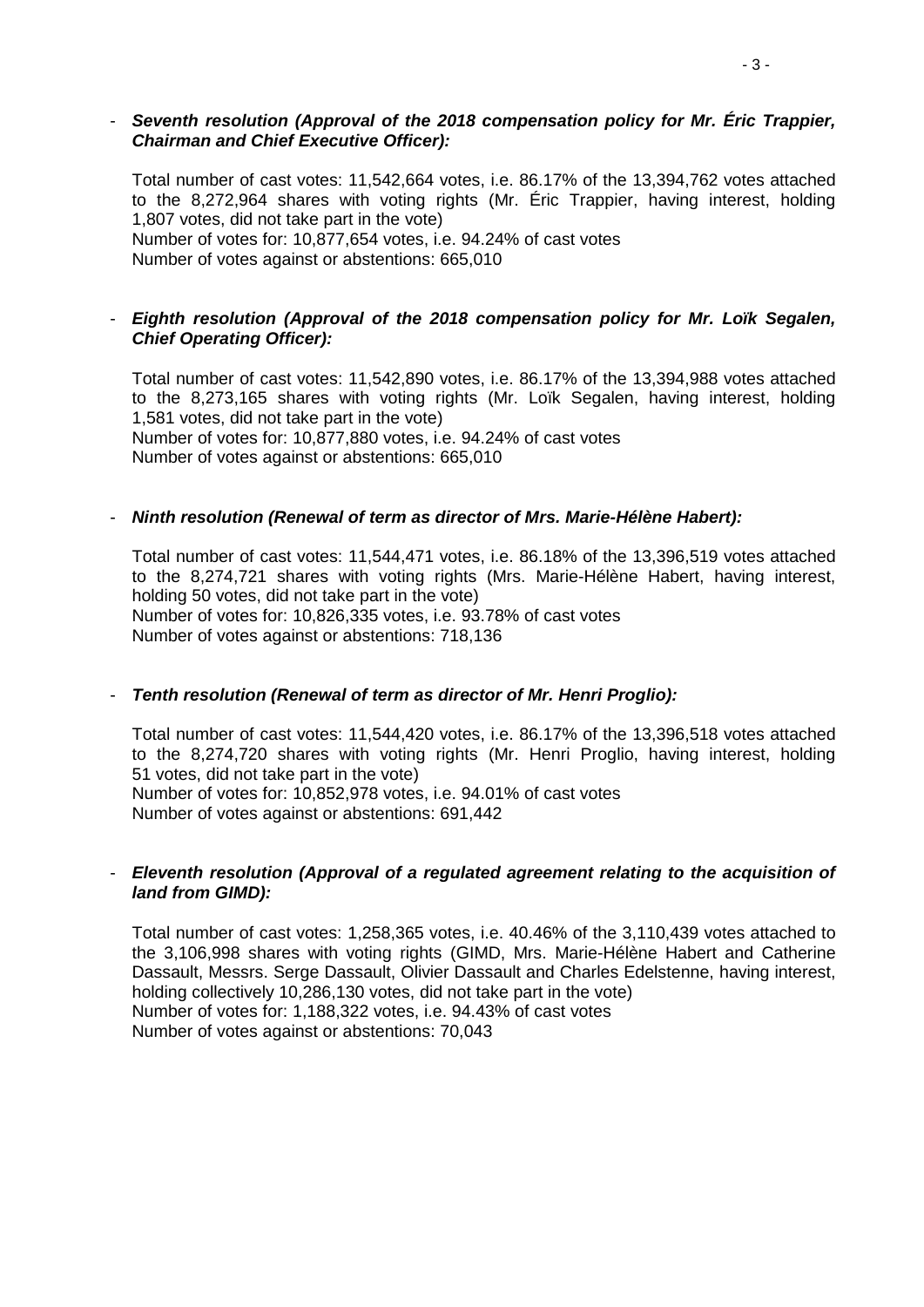#### - *Twelfth resolution (Approval of a regulated agreement relating to the supplementary pension plan of the Chairman and Chief Executive Officer):*

Total number of cast votes: 11,542,664 votes, i.e. 86.17% of the 13,394,762 votes attached to the 8,272,964 shares with voting rights (Mr. Eric Trappier, having interest, holding 1,807 votes, did not take part in the vote) Number of votes for: 10,828,230 votes, i.e. 93.81% of cast votes Number of votes against or abstentions: 717,434

#### - *Thirteenth resolution (Approval of a regulated agreement relating to the supplementary pension plan of the Chief Operating Officer):*

Total number of cast votes: 11,542,890 votes, i.e. 86.17% of the 13,394,988 votes attached to the 8,273,165 shares with voting rights (Mr. Loïk Segalen, having interest, holding 1,581 votes, did not take part in the vote) Number of votes for: 10,828,456 votes, i.e. 93.81% of cast votes Number of votes against or abstentions: 714,434

#### - *Fourteenth resolution (Authorization to be given to the Board of Directors to allow the Company to purchase its own shares under a share buyback program):*

Total number of cast votes: 11,544,471 votes, i.e. 86.17% of the 13,396,569 votes attached to the 8,274,746 shares with voting rights Number of votes for: 11,062,411 votes, i.e. 95.82% of cast votes Number of votes against or abstentions: 482,060

#### - *Fifteenth resolution (Authorization to be given to the Board of Directors to allocate shares of the Company to the executive directors and certain Company employees):*

Total number of cast votes: 11,544,471 votes, i.e. 86.17% of the 13,396,569 votes attached to the 8,274,746 shares with voting rights Number of votes for: 10,738,029 votes, i.e. 93.01% of cast votes Number of votes against or abstentions: 806,442

#### - *Sixteenth resolution (Authorization to be given to the Board of Directors to reduce the Company's share capital by cancellation of shares purchased or to be purchased under the scope of a share buyback program):*

Total number of cast votes: 11,544,471 votes, i.e. 86.17% of the 13,396,569 votes attached to the 8,274,746 shares with voting rights Number of votes for: 11,523,212 votes, i.e. 99.82% of cast votes Number of votes against or abstentions: 21,259

#### - *Seventeenth resolution (Capital increase reserved for employees):*

Total number of cast votes: 11,544,471 votes, i.e. 86.17% of the 13,396,569 votes attached to the 8,274,746 shares with voting rights Number of votes for: 1,024,400 votes, i.e. 8.87% of cast votes Number of votes against or abstentions: 10,520,071